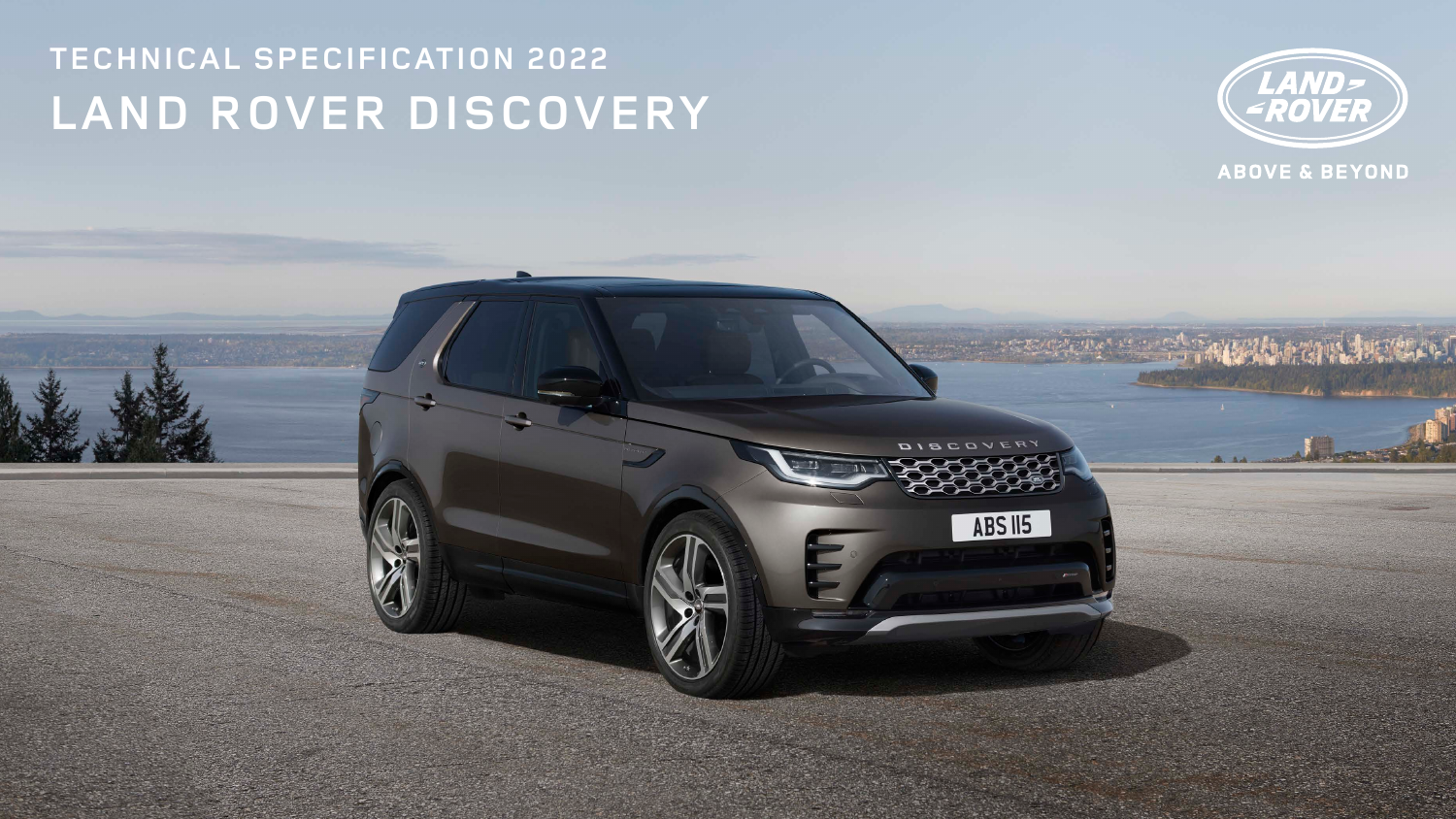|                                        |                                             |                 |                       | <b>DIESEL</b>         |
|----------------------------------------|---------------------------------------------|-----------------|-----------------------|-----------------------|
| <b>POWERTRAIN</b>                      |                                             |                 | D <sub>250</sub>      | <b>D300</b>           |
| Transmission                           |                                             |                 | Automatic             | Automatic             |
| <b>Driveline</b>                       |                                             |                 | All Wheel Drive (AWD) | All Wheel Drive (AWD) |
| Maximum power (PS / kW / rpm)          |                                             |                 | 249 / 183 / 4.000     | 300 / 221 / 4.000     |
| Maximum torque (Nm / rpm)              |                                             |                 | 600 / 1.250-2.250     | 650 / 1.500-2.500     |
| Capacity (cc)                          |                                             |                 | 2.997                 | 2.997                 |
| No. of cylinders / valves per cylinder |                                             |                 | 6/4                   | 6/4                   |
| Cylinder layout                        |                                             |                 | Longitudinal In-Line  | Longitudinal In-Line  |
| Bore / stroke (mm)                     |                                             |                 | 83,0 / 92,31          | 83,0 / 92,31          |
| Compression ratio (:1)                 |                                             |                 | 15,5                  | 15,5                  |
| <b>FUEL ECONOMY*</b>                   |                                             |                 |                       |                       |
| Seating                                |                                             |                 | 5/7                   | 5/7                   |
| Consumption                            | Combined                                    | $1/100km$ (mpg) | 7,8                   | 7,8                   |
| $CO2$ Emissions                        | Combined                                    | g/km            | 205                   | 205                   |
| Fuel tank capacity - useable litres    |                                             |                 | 89                    | 89                    |
|                                        | Diesel Exhaust Fluid (DEF) - useable litres |                 | 18                    | 18                    |
| Diesel Particulate Filter (DPF)        |                                             |                 | $\blacksquare$        | п                     |
| <b>PERFORMANCE</b>                     |                                             |                 |                       |                       |
| Seating                                |                                             |                 | 5/7                   | 5/7                   |
|                                        | Acceleration (secs) 0-100 km/h (0-60 mph)   |                 | 8,1(7,6)              | 6,9(6,5)              |
| Maximum speed km/h (mph)               |                                             |                 | 194 (120)             | 209 (130)             |

| <b>0300</b>     |
|-----------------|
| tomatic         |
| Drive (AWD)     |
| 221/4.000       |
| .500-2.500      |
| 2.997           |
| 6/4             |
| dinal In-Line   |
| ) / 92,31       |
| 15,5            |
|                 |
| 5/7             |
| 7,8             |
| 205             |
| -89             |
| 18              |
|                 |
|                 |
| $\frac{5/7}{7}$ |
| 9(6,5)          |
| 0/1201          |

#### ■ Standard.

\*The figures provided are NEDC calculated from official manufacturer's tests. Figures may vary according to environment and driving style. For comparison purposes only. Real-world figures may differ.

Some features on images may vary between optional and standard for different model years and due to the impact of Covid-19, many of our images have not been updated to reflect 23MY specifications. Please refer to the car configurator and additionally consult your local Retailer for detailed 23MY specifications and do not base an order on website imagery alone. Jaguar Land Rover Limited is constantly seeking ways to improve the specification, design and production of its vehicles, parts and accessories and alterations take place continually, and we reserve the right to change without notice.

# **ENGINES**

You can select from a choice of diesel or petrol engines, many are fitted with Mild Hybrid technology (market dependent). These engines are designed for clean and efficient combustion and are all equipped with Stop/Start technology and MHEV engines come with smart regenerative charging.

#### Configure your Land Rover Discovery at landrover.com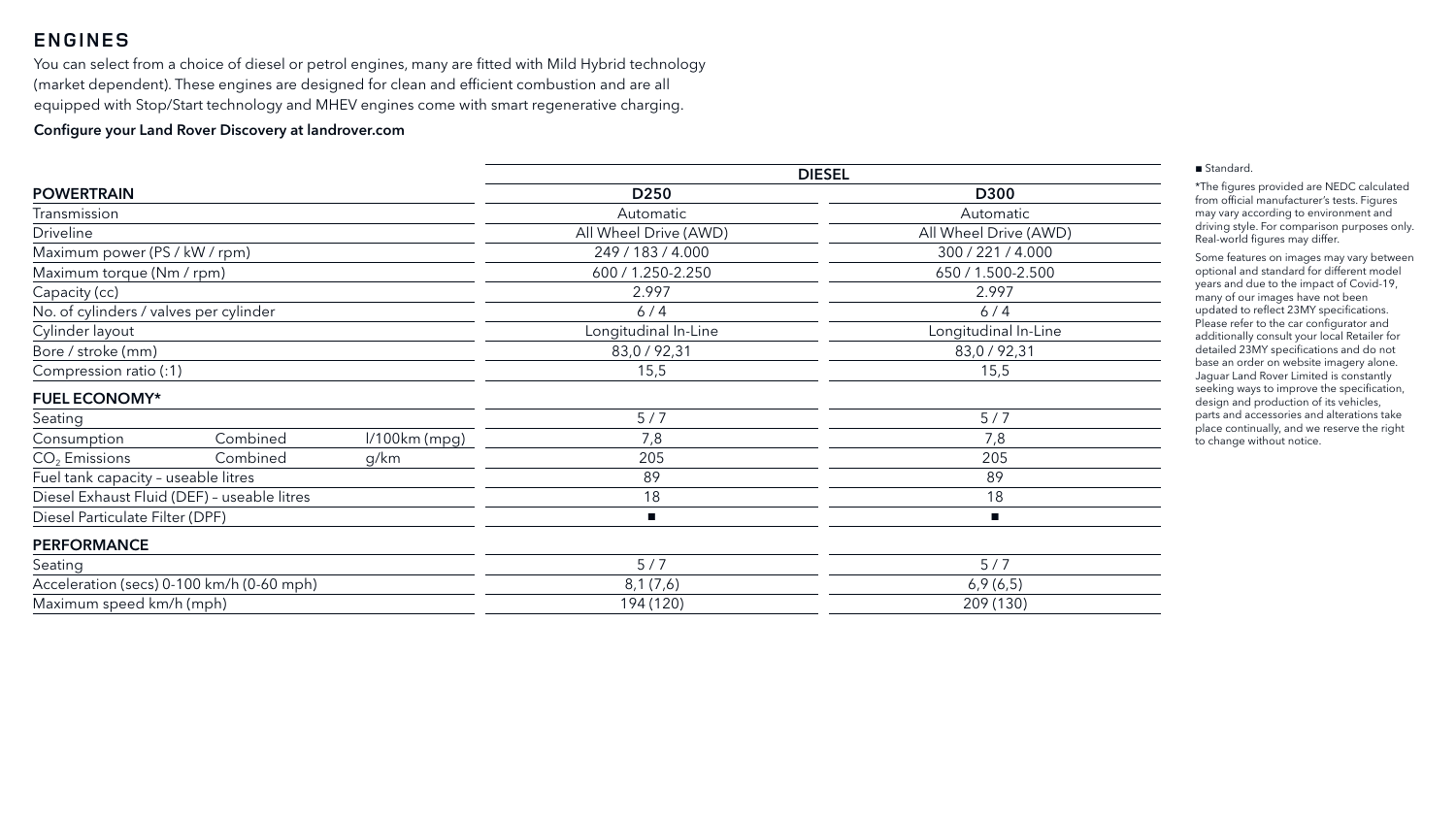|                                                   | <b>DIESEL</b>                                                                   |                                                                                 |  |  |
|---------------------------------------------------|---------------------------------------------------------------------------------|---------------------------------------------------------------------------------|--|--|
| <b>BRAKES</b>                                     | D <sub>250</sub>                                                                | <b>D300</b>                                                                     |  |  |
| Front type                                        | 4 piston opposed 2 piece caliper,<br>ventilated disc                            | 4 piston opposed 2 piece caliper,<br>ventilated disc                            |  |  |
| Front diameter (mm)                               | 363                                                                             | 363                                                                             |  |  |
| Rear type                                         | Single piston sliding fist with integrated<br>motor-on caliper, ventilated disc | Single piston sliding fist with integrated<br>motor-on caliper, ventilated disc |  |  |
| Rear diameter (mm)                                | 350                                                                             | 350                                                                             |  |  |
| Park brake                                        | Integrated motor-on caliper                                                     | Integrated motor-on caliper                                                     |  |  |
| WEIGHTS (kg)*                                     |                                                                                 |                                                                                 |  |  |
| Seating                                           | 5/7                                                                             | 5/7                                                                             |  |  |
| Unladen weight (EU)**                             | 2.315 / 2.367                                                                   | 2.315 / 2.367                                                                   |  |  |
| Unladen weight (DIN) <sup>+</sup>                 | 2.240 / 2.292                                                                   | 2.240 / 2.292                                                                   |  |  |
| Gross Vehicle Weight (GVW)                        | 3.080 / 3.220                                                                   | 3.080 / 3.220                                                                   |  |  |
| TOWING (kg)                                       |                                                                                 |                                                                                 |  |  |
| Seating                                           | 5/7                                                                             | 5/7                                                                             |  |  |
| Unbraked trailer                                  | 750                                                                             | 750                                                                             |  |  |
| Maximum towing                                    | 3.500                                                                           | $3.500^{++}$                                                                    |  |  |
| Maximum coupling point (nose weight) <sup>#</sup> | 350                                                                             | 350                                                                             |  |  |
| Maximum vehicle and trailer combination           | 6.580 / 6.720                                                                   | 6.580 / 6.720                                                                   |  |  |
| <b>ROOF CARRYING (kg)</b>                         |                                                                                 |                                                                                 |  |  |
| Maximum roof load (including cross bars)          | 80                                                                              | 80                                                                              |  |  |

\*Weights reflect vehicles to standard specifications. Optional extras increase weight.

\*\*Includes a 75kg driver, full fluids and 90% fuel.

† Includes full fluids and 90% fuel. ††Maximum towing capacity is limited

to 2.500kg when the 20" Style 5011,

5 split-spoke, Gloss Sparkle Silver wheel is fitted.

‡ When fitted with Electrically Deployable Tow Bar. 195kg with Detachable Tow Bar.

# **TECHNICAL SPECIFICATION**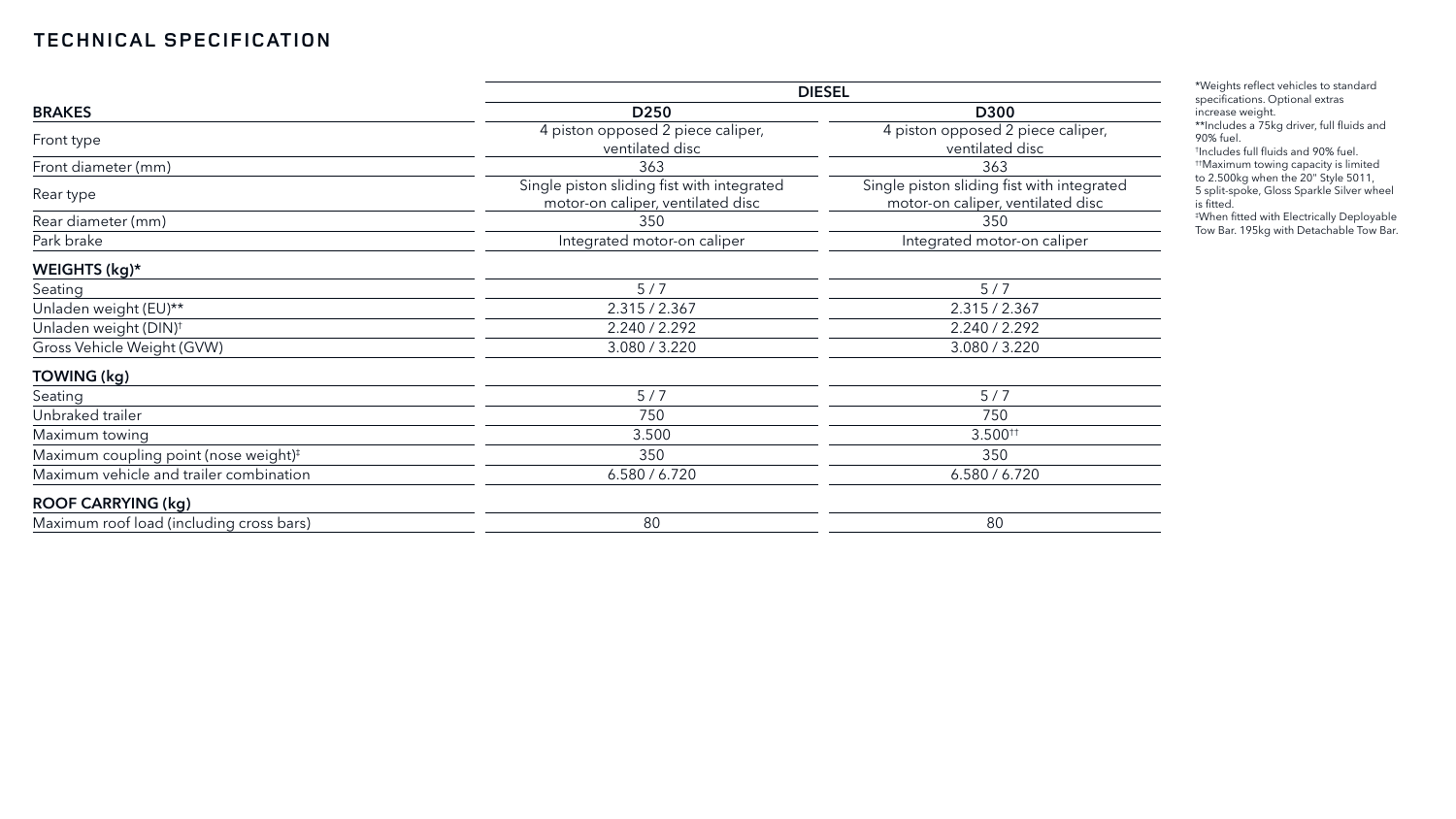# **ENGINES**

|                                        |                                         |                  | <b>DIESEL MHEV</b>                                |                                                           |                                                     |                                                   |  |
|----------------------------------------|-----------------------------------------|------------------|---------------------------------------------------|-----------------------------------------------------------|-----------------------------------------------------|---------------------------------------------------|--|
| <b>POWERTRAIN</b>                      |                                         | D <sub>250</sub> |                                                   | D300                                                      |                                                     |                                                   |  |
| Mild Hybrid Electric Vehicle (MHEV)    |                                         |                  |                                                   |                                                           |                                                     |                                                   |  |
| Transmission                           |                                         |                  |                                                   | Automatic                                                 |                                                     | Automatic                                         |  |
| <b>Driveline</b>                       |                                         |                  |                                                   | All Wheel Drive (AWD)                                     | All Wheel Drive (AWD)                               |                                                   |  |
| Maximum power (PS / kW / rpm)          |                                         |                  | 249 / 183 / 4.000                                 |                                                           |                                                     | 300 / 221 / 4.000                                 |  |
| Maximum torque (Nm / rpm)              |                                         |                  |                                                   | 570 / 1.250-2.250                                         |                                                     | 650 / 1.500-2.500                                 |  |
| Capacity (cc)                          |                                         |                  | 2.997                                             |                                                           |                                                     | 2.997                                             |  |
| No. of cylinders / valves per cylinder |                                         |                  | 6/4                                               |                                                           | 6/4                                                 |                                                   |  |
| Cylinder layout                        |                                         |                  |                                                   | Longitudinal In-Line                                      | Longitudinal In-Line                                |                                                   |  |
| Bore / stroke (mm)                     |                                         |                  | 83,0 / 92,31                                      |                                                           | 83,0 / 92,31                                        |                                                   |  |
| Compression ratio (:1)                 |                                         |                  |                                                   | 15,5                                                      |                                                     | 15,5                                              |  |
|                                        | FUEL ECONOMY - NEDC EQUIVALENT (NEDC2)* |                  | <b>CLASS A</b>                                    | <b>CLASS B</b>                                            | <b>CLASS A</b>                                      | <b>CLASS B</b>                                    |  |
| Seating                                |                                         |                  | 5/7                                               | 5/7                                                       | 5/7                                                 | 5/7                                               |  |
| NEDC <sub>2</sub><br>Consumption       | Urban                                   | $1/100km$ (mpg)  | $9,1(31,0)$ / $9,1(30,9)$                         | $9,2(30,6)$ / $9,2(30,6)$                                 | $9,1(31,0)$ / $9,1(30,9)$                           | $9,2(30,6)$ / $9,2(30,6)$                         |  |
|                                        | Extra Urban                             | $1/100km$ (mpg)  | $6,3(44,7)$ / 6,3(44,7)                           | $6,4(44,2)$ / 6,4(44,1)                                   | $6,3(44,7)$ / $6,3(44,7)$                           | $6,4(44,2)$ / 6,4 (44,1)                          |  |
|                                        | Combined                                | $1/100km$ (mpg)  | 7,3 (38,5) / 7,4 (38,4)                           | 7,4(38,0)/7,4(38,0)                                       | 7,3(38,5)/7,4(38,4)                                 | 7,4 (38,0) / 7,4 (38,0)                           |  |
|                                        | Urban                                   | g/km             | 241/241                                           | 243/244                                                   | 241/241                                             | 243/244                                           |  |
| NEDC <sub>2</sub><br>$CO2$ Emissions   | Extra Urban                             | g/km             | 167/167                                           | 168/169                                                   | 167/167                                             | 168/169                                           |  |
|                                        | Combined                                | g/km             | 194/194                                           | 196/196                                                   | 194/194                                             | 196/196                                           |  |
| <b>FUEL ECONOMY - WLTP**</b>           |                                         |                  |                                                   |                                                           |                                                     |                                                   |  |
| Seating                                |                                         | 5/7              |                                                   | 5/7                                                       |                                                     |                                                   |  |
|                                        | Low                                     | $1/100km$ (mpg)  | 12,5-12,5 (22,6-22,6) / 12,5-12,5 (22,6-22,6)     |                                                           | 12,5-12,5 (22,6-22,6) / 12,5-12,5 (22,6-22,6)       |                                                   |  |
|                                        | Medium                                  | $1/100km$ (mpg)  | 8, 1-8, 6 (34, 9-32, 8) / 8, 2-8, 8 (34, 4-32, 1) |                                                           | 8, 1-8, 7 (34, 9-32, 5) / 8, 2-8, 8 (34, 4-32, 1)   |                                                   |  |
| <b>WLTP</b>                            | High                                    | l/100km (mpg)    |                                                   | $6, 5-7, 1$ (43, 5 - 39, 8) / 6, 6 - 7, 2 (42, 8 - 39, 2) | $6, 5-7, 2$ (43, 5-39, 2) / 6, 6-7, 3 (42, 8-38, 7) |                                                   |  |
| Consumption                            | Extra High                              | $1/100km$ (mpg)  |                                                   | 8, 2-8, 8 (34, 4-32, 1) / 8, 3-8, 8 (34, 0-32, 1)         |                                                     | 8, 3-8, 8 (34, 0-32, 1) / 8, 3-8, 9 (34, 0-31, 7) |  |
|                                        | Combined                                | $1/100km$ (mpg)  |                                                   | 8, 2-8, 7 (34, 4-32, 5) / 8, 3-8, 8 (34, 0-32, 1)         |                                                     | 8, 3-8, 8 (34, 0-32, 1) / 8, 3-8, 9 (34, 0-31, 7) |  |
|                                        | Low                                     | g/km             |                                                   | 329-327 / 328-327                                         |                                                     | 329-327 / 328-327                                 |  |
|                                        | Medium                                  | g/km             | 211-227 / 214-230                                 |                                                           | 211-227 / 214-230                                   |                                                   |  |
| <b>WLTP</b>                            | High                                    | g/km             |                                                   | 170-187 / 173-189                                         | 171-188 / 174-191                                   |                                                   |  |
| $CO2$ Emissions                        | Extra High                              | g/km             |                                                   | 215-229 / 217-231                                         |                                                     | 217-231 / 218-233                                 |  |
|                                        | Combined                                | g/km             | 216-229 / 218-231                                 |                                                           | 217-230 / 218-232                                   |                                                   |  |

|--|

■ Standard.

Class A (20-22" wheels) Class B (19" wheels)

\*The figures provided are NEDC2 calculated from official manufacturer's WLTP tests in accordance with EU legislation. For comparison purposes only. Real-world figures may differ. CO<sub>2</sub> and fuel economy figures may vary according to factors such as driving styles, environmental conditions, load, wheel fitment and accessories fitted. NEDC2 are figures calculated using a Government formula from WLTP figures equivalent to what they would have been under the old NEDC test. The correct tax treatment can then be applied. \*\*The figures provided are as a result of official manufacturer's tests in accordance with EU legislation. For comparison purposes only. Real-world figures may differ.  $CO<sub>2</sub>$  and fuel economy figures may vary according to factors such as driving styles, environmental conditions, load, wheel fitment and accessories fitted.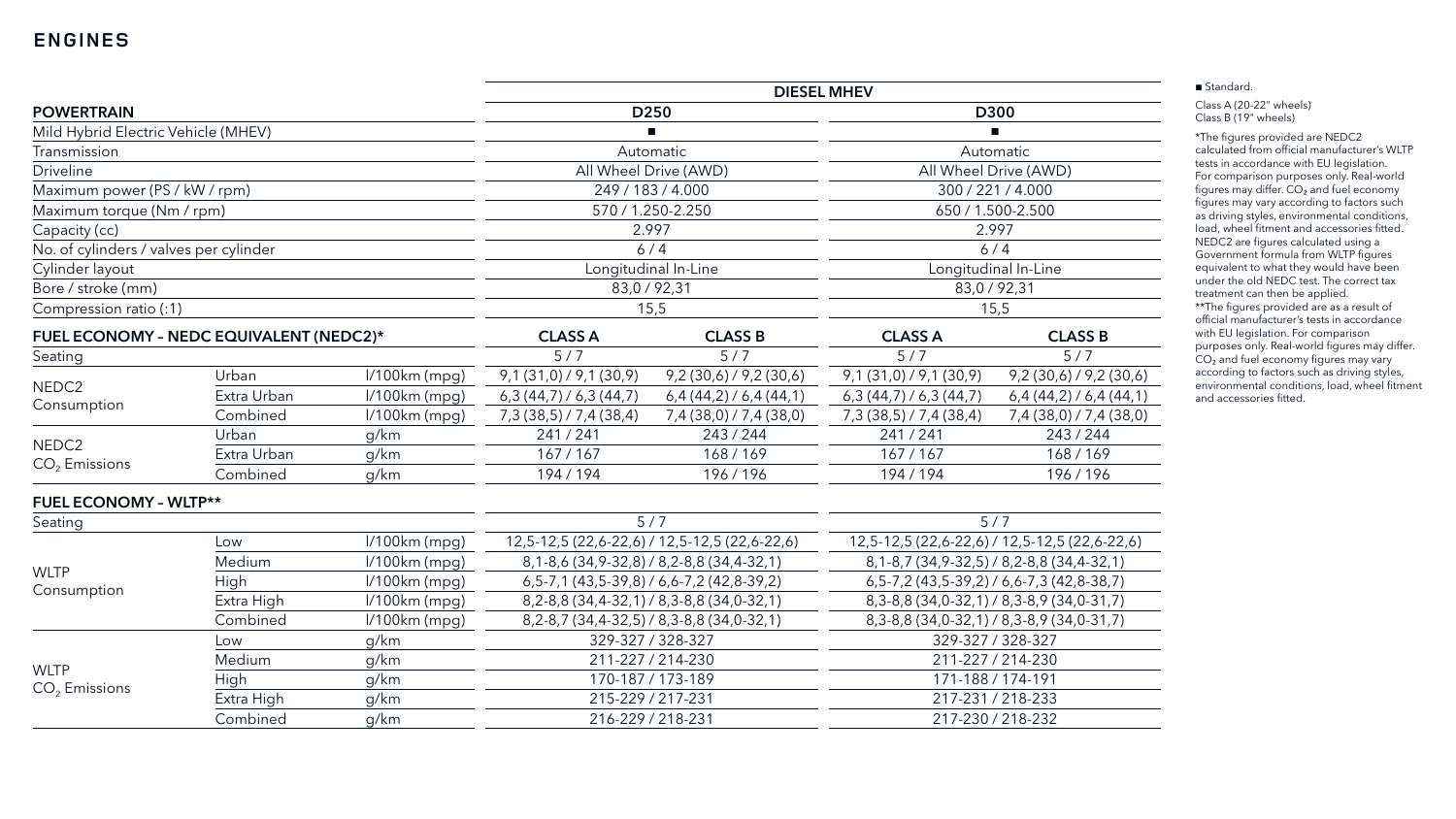|                                                    | <b>DIESEL MHEV</b>                                                              |                                                                                 |  |  |
|----------------------------------------------------|---------------------------------------------------------------------------------|---------------------------------------------------------------------------------|--|--|
| <b>FUEL ECONOMY - continued</b>                    | D <sub>250</sub>                                                                | D300                                                                            |  |  |
| Fuel tank capacity - useable litres                | 89                                                                              | 89                                                                              |  |  |
| Diesel Exhaust Fluid (DEF) - useable litres        | 18                                                                              | 18                                                                              |  |  |
| Diesel Particulate Filter (DPF)                    | $\mathcal{L}_{\mathcal{A}}$                                                     | п                                                                               |  |  |
| <b>PERFORMANCE</b>                                 |                                                                                 |                                                                                 |  |  |
| Seating                                            | 5/7                                                                             | 5/7                                                                             |  |  |
| Acceleration (secs) 0-100 km/h (0-60 mph)          | 8,1(7,6)                                                                        | 6,8(6,5)                                                                        |  |  |
| Maximum speed km/h (mph)                           | 194 (120)                                                                       | 209 (130)                                                                       |  |  |
| <b>BRAKES</b>                                      |                                                                                 |                                                                                 |  |  |
| Front type                                         | 4 piston opposed 2 piece caliper,<br>ventilated disc                            | 4 piston opposed 2 piece caliper,<br>ventilated disc                            |  |  |
| Front diameter (mm)                                | 363                                                                             | 363                                                                             |  |  |
| Rear type                                          | Single piston sliding fist with integrated<br>motor-on caliper, ventilated disc | Single piston sliding fist with integrated<br>motor-on caliper, ventilated disc |  |  |
| Rear diameter (mm)                                 | 350                                                                             | 350                                                                             |  |  |
| Park brake                                         | Integrated motor-on caliper                                                     | Integrated motor-on caliper                                                     |  |  |
| WEIGHTS (kg)*                                      |                                                                                 |                                                                                 |  |  |
| Seating                                            | 5/7                                                                             | 5/7                                                                             |  |  |
| Unladen weight (EU)**                              | 2.386 / 2.437                                                                   | 2.386 / 2.437                                                                   |  |  |
| Unladen weight (DIN) <sup>+</sup>                  | 2.311/2.362                                                                     | 2.311 / 2.362                                                                   |  |  |
| Gross Vehicle Weight (GVW)                         | 3.080 / 3.260                                                                   | 3.080 / 3.260                                                                   |  |  |
| TOWING (kg)                                        |                                                                                 |                                                                                 |  |  |
| Seating                                            | 5/7                                                                             | 5/7                                                                             |  |  |
| Unbraked trailer                                   | 750                                                                             | 750                                                                             |  |  |
| Maximum towing                                     | 3.500                                                                           | 3.500                                                                           |  |  |
| Maximum coupling point (nose weight) <sup>††</sup> | 350                                                                             | 350                                                                             |  |  |
| Maximum vehicle and trailer combination            | 6.580 / 6.760                                                                   | 6.580 / 6.760                                                                   |  |  |
| <b>ROOF CARRYING (kg)</b>                          |                                                                                 |                                                                                 |  |  |
| Maximum roof load (including cross bars)           | 80                                                                              | 80                                                                              |  |  |

■ Standard.

\*Weights reflect vehicles to standard specifications. Optional extras increase weight.

\*\*Includes a 75kg driver, full fluids and 90% fuel.

† Includes full fluids and 90% fuel.

††When fitted with Electrically Deployable Tow Bar. 195kg with Detachable Tow Bar.

# **TECHNICAL SPECIFICATION**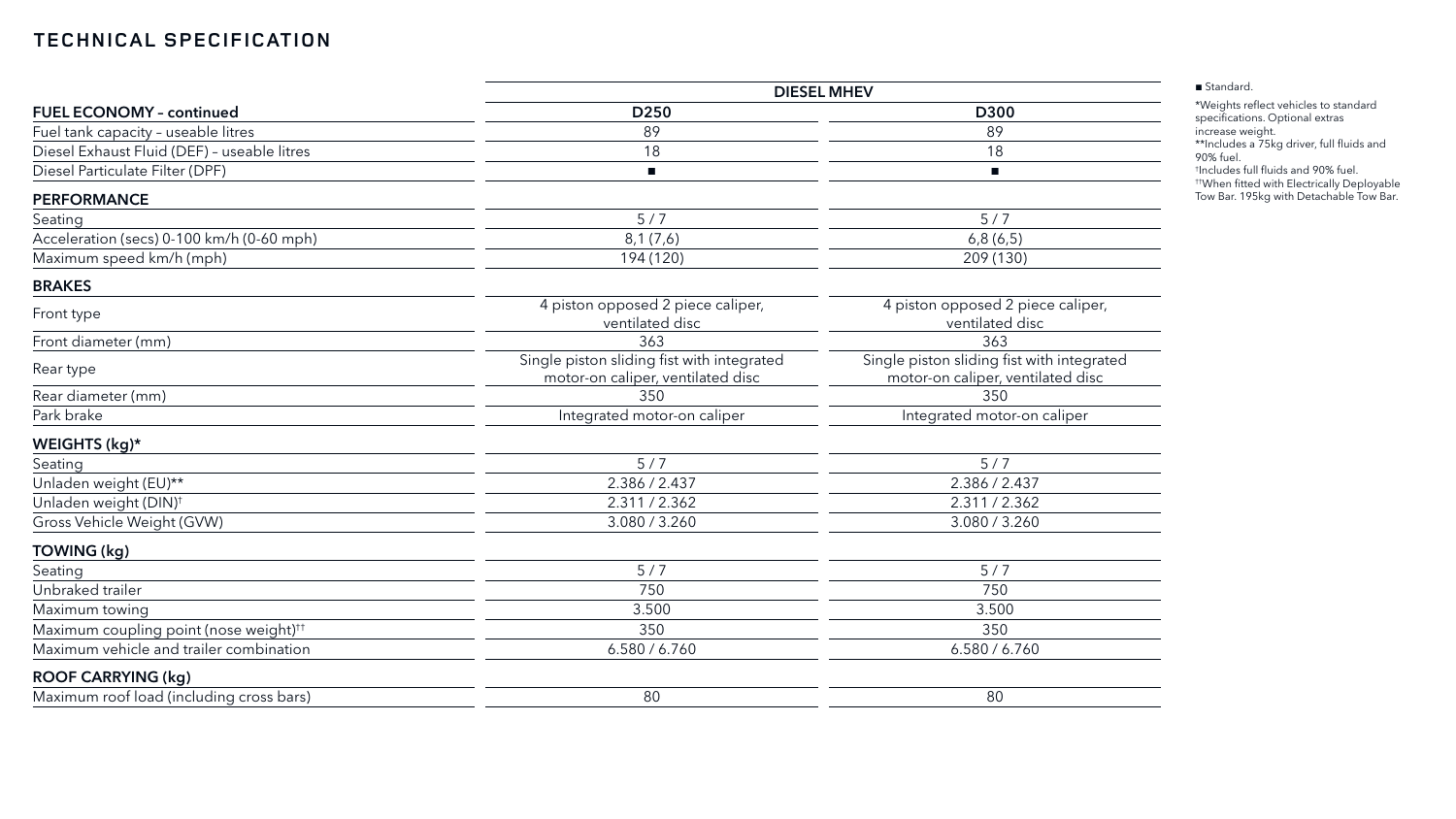|                                         |             |                 | <b>PETROL</b>                                 |                                                 | <b>PETROL MHEV</b>                            |                                                     |
|-----------------------------------------|-------------|-----------------|-----------------------------------------------|-------------------------------------------------|-----------------------------------------------|-----------------------------------------------------|
| <b>POWERTRAIN</b>                       |             | <b>P300</b>     |                                               | P360                                            |                                               |                                                     |
| Mild Hybrid Electric Vehicle (MHEV)     |             |                 |                                               |                                                 |                                               |                                                     |
| Transmission                            |             |                 |                                               | Automatic                                       |                                               | Automatic                                           |
| <b>Driveline</b>                        |             |                 | All Wheel Drive (AWD)                         |                                                 | All Wheel Drive (AWD)                         |                                                     |
| Maximum power (PS / kW / rpm)           |             |                 | 300 / 221 / 5.500                             |                                                 | 360 / 265 / 5.500-6.500                       |                                                     |
| Maximum torque (Nm / rpm)               |             |                 | 400 / 1.500-4.500                             |                                                 |                                               | 500 / 1.750-5.000                                   |
| Capacity (cc)                           |             | 1.997           |                                               |                                                 | 2.996                                         |                                                     |
| No. of cylinders / valves per cylinder  |             |                 |                                               | 4/4                                             | 6/4                                           |                                                     |
| Cylinder layout                         |             |                 |                                               | Longitudinal In-Line                            | Longitudinal In-Line                          |                                                     |
| Bore / stroke (mm)                      |             | 83,0 / 92,29    |                                               | 83,0 / 92,29                                    |                                               |                                                     |
| Compression ratio (:1)                  |             | $9,5+/-0,5$     |                                               | 10,5                                            |                                               |                                                     |
| FUEL ECONOMY - NEDC EQUIVALENT (NEDC2)* |             | <b>CLASS A</b>  | <b>CLASS B</b>                                | <b>CLASS A</b>                                  | <b>CLASS B</b>                                |                                                     |
| Seating                                 |             |                 | 5/7                                           |                                                 | 5/7                                           |                                                     |
| NEDC <sub>2</sub><br>Consumption        | Urban       | $1/100km$ (mpg) | -                                             | $\overline{\phantom{a}}$                        |                                               | 12,1 (23,3) / 12,1 (23,3) 12,2 (23,1) / 12,2 (23,1) |
|                                         | Extra Urban | $1/100km$ (mpg) | $\overline{\phantom{0}}$                      | $\overline{\phantom{m}}$                        | 7,6(37,1)/7,6(37,0)                           | 7,7 (36,9) / 7,7 (36,9)                             |
|                                         | Combined    | $1/100km$ (mpg) | $\overline{\phantom{0}}$                      | $\qquad \qquad -$                               | 9,3(30,5) / 9,3(30,5)                         | 9,3(30,3)/9,3(30,3)                                 |
| NEDC <sub>2</sub>                       | Urban       | g/km            | $\overline{\phantom{0}}$                      | $-$                                             | 275/275                                       | 278/278                                             |
| $CO2$ Emissions                         | Extra Urban | g/km            | $\qquad \qquad -$                             | $-$                                             | 173/173                                       | 174 / 174                                           |
|                                         | Combined    | g/km            | $\overline{\phantom{0}}$                      | $\overline{\phantom{a}}$                        | 210/210                                       | 212/212                                             |
| <b>FUEL ECONOMY - WLTP**</b>            |             |                 |                                               |                                                 |                                               |                                                     |
| Seating                                 |             |                 | 5/7                                           |                                                 | 5/7                                           |                                                     |
|                                         | Low         | $1/100km$ (mpg) | 13,6-15,5 (20,8-18,2) / 13,9-15,9 (20,3-17,8) |                                                 | 14,7-15,2 (19,2-18,6) / 14,8-15,4 (19,1-18,3) |                                                     |
|                                         | Medium      | $1/100km$ (mpg) | 10,0-10,8 (28,2-26,2) / 10,2-11,0 (27,7-25,7) |                                                 | 10,2-11,1 (27,7-25,4) / 10,4-11,3 (27,2-25,0) |                                                     |
| <b>WLTP</b><br>Consumption              | High        | $1/100km$ (mpg) |                                               | 8,7-9,5 (32,5-29,7) / 8,8-9,6 (32,1-29,4)       | $8,9-9,4(31,7-30,1)/9,0-9,5(31,4-29,7)$       |                                                     |
|                                         | Extra High  | $1/100km$ (mpg) |                                               | $10,3-11,3(27,4-25,0)$ / $10,4-11,4(27,2-24,8)$ | 10,4-11,2 (27,2-25,2) / 10,5-11,3 (26,9-25,0) |                                                     |
|                                         | Combined    | $1/100km$ (mpg) |                                               | 10,2-11,2 (27,7-25,2) / 10,3-11,4 (27,4-24,8)   |                                               | $10,5-11,2(26,9-25,2)$ / $10,6-11,3(26,6-25,0)$     |
|                                         | Low         | g/km            |                                               | 307-352 / 315-360                               | 330-344 / 333-347                             |                                                     |
|                                         | Medium      | g/km            | 227-246 / 230-249                             |                                                 | 230-251 / 234-255                             |                                                     |
| <b>WLTP</b><br>$CO2$ Emissions          | High        | g/km            |                                               | 198-216 / 200-218                               | 201-212 / 202-214                             |                                                     |
|                                         | Extra High  | g/km            | 233-255 / 235-258<br>235-252 / 237-254        |                                                 |                                               |                                                     |
|                                         | Combined    | g/km            |                                               | 231-254 / 234-258                               | 236-252 / 238-254                             |                                                     |

■ Standard - Not Available.

Class A (17", 18" and 20" wheels) Class B (19" and 21" wheels)

\*The figures provided are NEDC2 calculated from official manufacturer's WLTP tests in accordance with EU legislation. For comparison purposes only. Real-world figures may differ.  $CO<sub>2</sub>$  and fuel economy figures may vary according to factors such as driving styles, environmental conditions, load, wheel fitment and accessories fitted. NEDC2 are figures calculated using a Government formula from WLTP figures equivalent to what they would have been under the old NEDC test. The correct tax treatment can then be applied. \*\*The figures provided are as a result of official manufacturer's tests in accordance with EU legislation. For comparison purposes only. Real-world figures may differ. CO<sub>2</sub> and fuel economy figures may vary according to factors such as driving styles, environmental conditions, load, wheel fitment and accessories fitted.

# **ENGINES**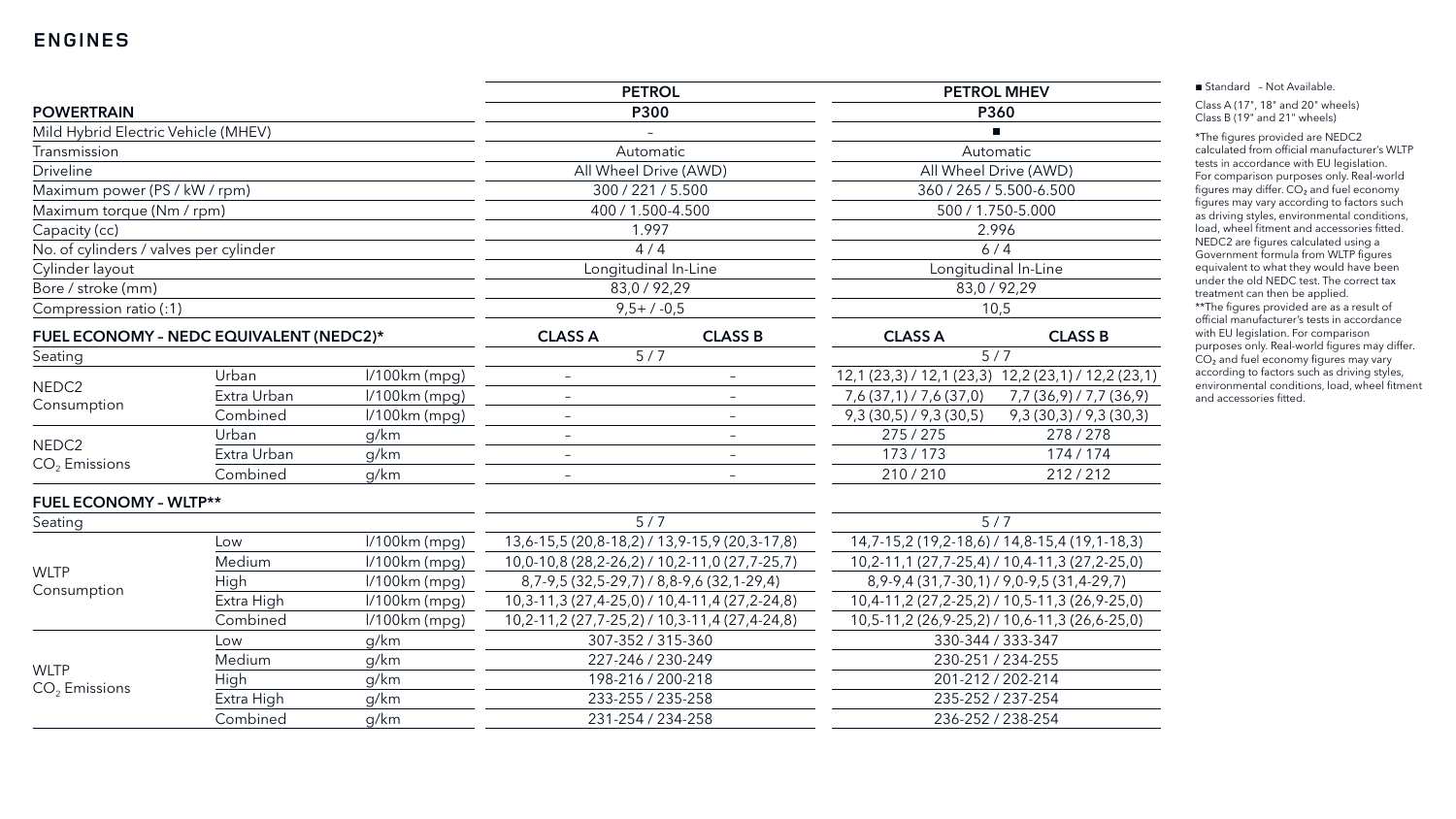|                                                    | <b>PETROL</b>                                                                   | <b>PETROL MHEV</b>                                                              |  |
|----------------------------------------------------|---------------------------------------------------------------------------------|---------------------------------------------------------------------------------|--|
| <b>FUEL ECONOMY - continued</b>                    | <b>P300</b>                                                                     | <b>P360</b>                                                                     |  |
| Fuel tank capacity - useable litres                | 90                                                                              | 90                                                                              |  |
| Gasoline Particulate Filter (GPF)                  | $\overline{\phantom{m}}$                                                        | $\qquad \qquad -$                                                               |  |
| <b>PERFORMANCE</b>                                 |                                                                                 |                                                                                 |  |
| Seating                                            | 5/7                                                                             | 5/7                                                                             |  |
| Acceleration (secs) 0-100 km/h (0-60 mph)          | 7,3(6,9)                                                                        | 6,5(6,2)                                                                        |  |
| Maximum speed km/h (mph)                           | 201 (125)                                                                       | 209 (130)                                                                       |  |
| <b>BRAKES</b>                                      |                                                                                 |                                                                                 |  |
| Front type                                         | 4 piston opposed 2 piece caliper,<br>ventilated disc                            | 6 piston opposed monobloc caliper,<br>ventilated disc                           |  |
| Front diameter (mm)                                | 363                                                                             | 380                                                                             |  |
| Rear type                                          | Single piston sliding fist with integrated<br>motor-on caliper, ventilated disc | Single piston sliding fist with integrated<br>motor-on caliper, ventilated disc |  |
| Rear diameter (mm)                                 | 350                                                                             | 365                                                                             |  |
| Park brake                                         | Integrated motor-on caliper                                                     | Integrated motor-on caliper                                                     |  |
| WEIGHTS (kg)*                                      |                                                                                 |                                                                                 |  |
| Seating                                            | 5/7                                                                             | 5/7                                                                             |  |
| Unladen weight (EU)**                              | 2.223 / 2.274                                                                   | 2.366 / 2.417                                                                   |  |
| Unladen weight (DIN) <sup>+</sup>                  | 2.148 / 2.199                                                                   | 2.291 / 2.342                                                                   |  |
| Gross Vehicle Weight (GVW)                         | 2.940 / 3.120                                                                   | 3.020 / 3.210                                                                   |  |
| TOWING (kg)                                        |                                                                                 |                                                                                 |  |
| Seating                                            | 5/7                                                                             | 5/7                                                                             |  |
| Unbraked trailer                                   | 750                                                                             | 750                                                                             |  |
| Maximum towing                                     | 2.700                                                                           | 3.500                                                                           |  |
| Maximum coupling point (nose weight) <sup>††</sup> | 350                                                                             | 350                                                                             |  |
| Maximum vehicle and trailer combination            | 5.640 / 5.820                                                                   | 6.520 / 6.710                                                                   |  |
| <b>ROOF CARRYING (kg)</b>                          |                                                                                 |                                                                                 |  |
| Maximum roof load (including cross bars)           | 80                                                                              | 80                                                                              |  |
|                                                    |                                                                                 |                                                                                 |  |

– Not Available.

\*Weights reflect vehicles to standard specifications. Optional extras increase weight.

\*\*Includes a 75kg driver, full fluids and 90% fuel.

† Includes full fluids and 90% fuel.

††When fitted with Electrically Deployable Tow Bar. 195kg with Detachable Tow Bar.

# **TECHNICAL SPECIFICATION**